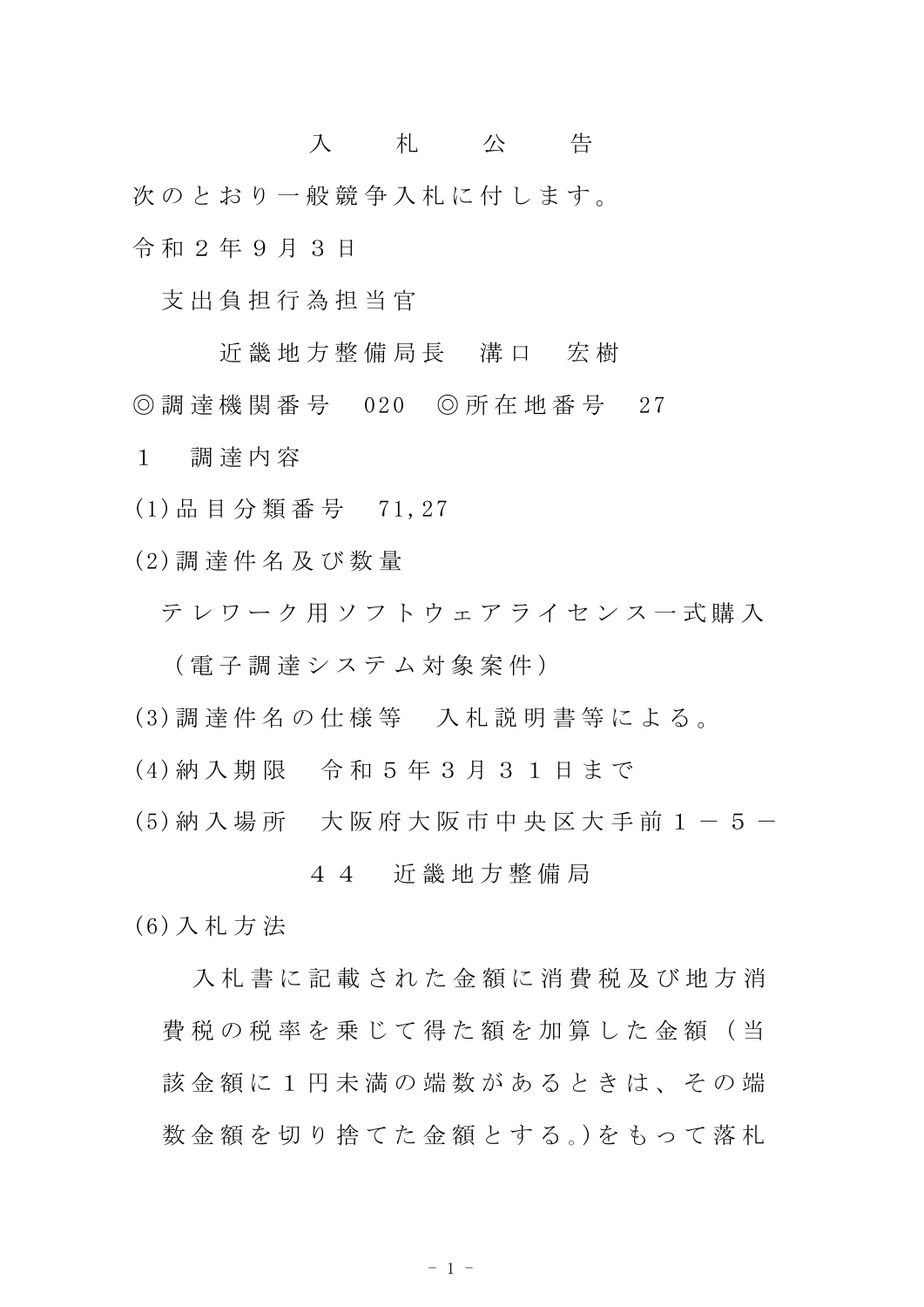価格とするので、入札者は消費税及び地方消費 税に係る課税事業者であるか免税事業者である かを問わず、見積もった契約希望金額から当該 金 額 に 係 る 消 費 税 及 び 地 方 消 費 税 び 相 当 す る 額 を減じた金額を記載した入札書を提出すること。

原則として、当該入札の執行において入札執 行 回 数 は 2回 を 限 度 と す る

(7)電 子 調 達 シ ス テ ム ( G E P S ) の 利 用

本 案 件 は、 申 請 書 等 の 提 出 、 入 札 を 電 子 調 達 システムで行う対象案件である。なお、電子調 達 シ ス テ ム に よ り が た い 場 合 は 、 紙 入 札 方 式 参 加 願 を 提 出 し 、 紙 入 札 方 式 に 変 え る こ と が で き る 。

- 2 競 争 参 加 資 格
- (1)予 算 決 算 及 び 会 計 令 第 70条 及 び 第 71条 の 規 定 に 該当しない者であること。
- (2)平 成 31・32・33年 度 ま た は 令 和 1・2・3年 度 国 土 交 通 省 競 争 参 加 資 格 ( 全 省 庁 統 一 資 格 ) 「 物 品 の 販 売 」 の 近 畿 地 域 の 競 争 参 加 資 格 を 有 す る 者 で あ る こ と 。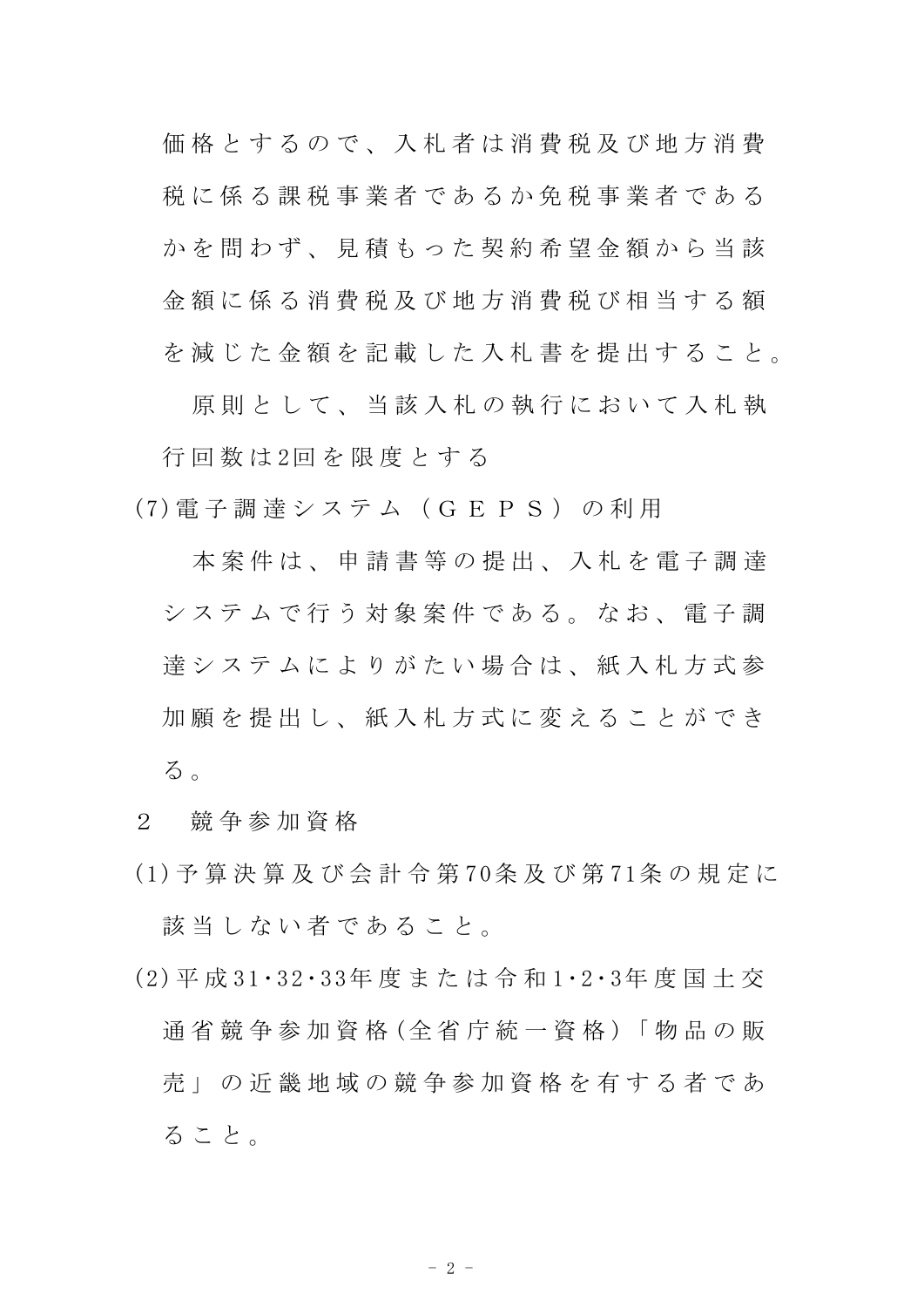な お 、 当 該 資 格 に 係 る 申 請 に つ い て は 、 「 競 争 参 加 者 の 資 格 に 関 す る 公 示 」 ( 令 和 2年 3月 3 1日 付 官 報 )の 別 表 に 記 載 さ れ て い る 申 請 受 付 窓 口 ( 近 畿 地 方 整 備 局 総 務 部 契 約 課 ほ か ) に て 随 時受け付けている。

- (3)申 請 書 等 の 受 領 期 限 の 日 か ら 開 札 の 時 ま で の 期 間 に 、 近 畿 地 方 整 備 局 長 か ら 指 名 停 止 を 受 け て いないこと。
- (4)会 社 更 生 法 に 基 づ き 更 生 手 続 開 始 の 申 し 立 て が なされている者又は民事再生法に基づき再生手 続 開 始 の 申 し 立 て が な さ れ て い る 者 ( 「 競 争 参 加者の資格に関する公示」に基づく「会社更生 法 及 び 民 事 再 生 法 開 始 に 基 づ く 更 生 手 続 の 決 定 等を受けた者の手続」を行った者を除く。)で ないこと。
- (5)電 子 調 達 シ ス テ ム に よ る 場 合 は 、 電 子 認 証 ( I C カード) を取得していること。
- (6)入 札 説 明 書 を 3(3)の 交 付 方 法 に よ り 、 電 子 調 達 システムから自ら直接ダウンロードした者であ る こ と 。 ま た は 、 支 出 負 担 行 為 担 当 官 か ら 直 接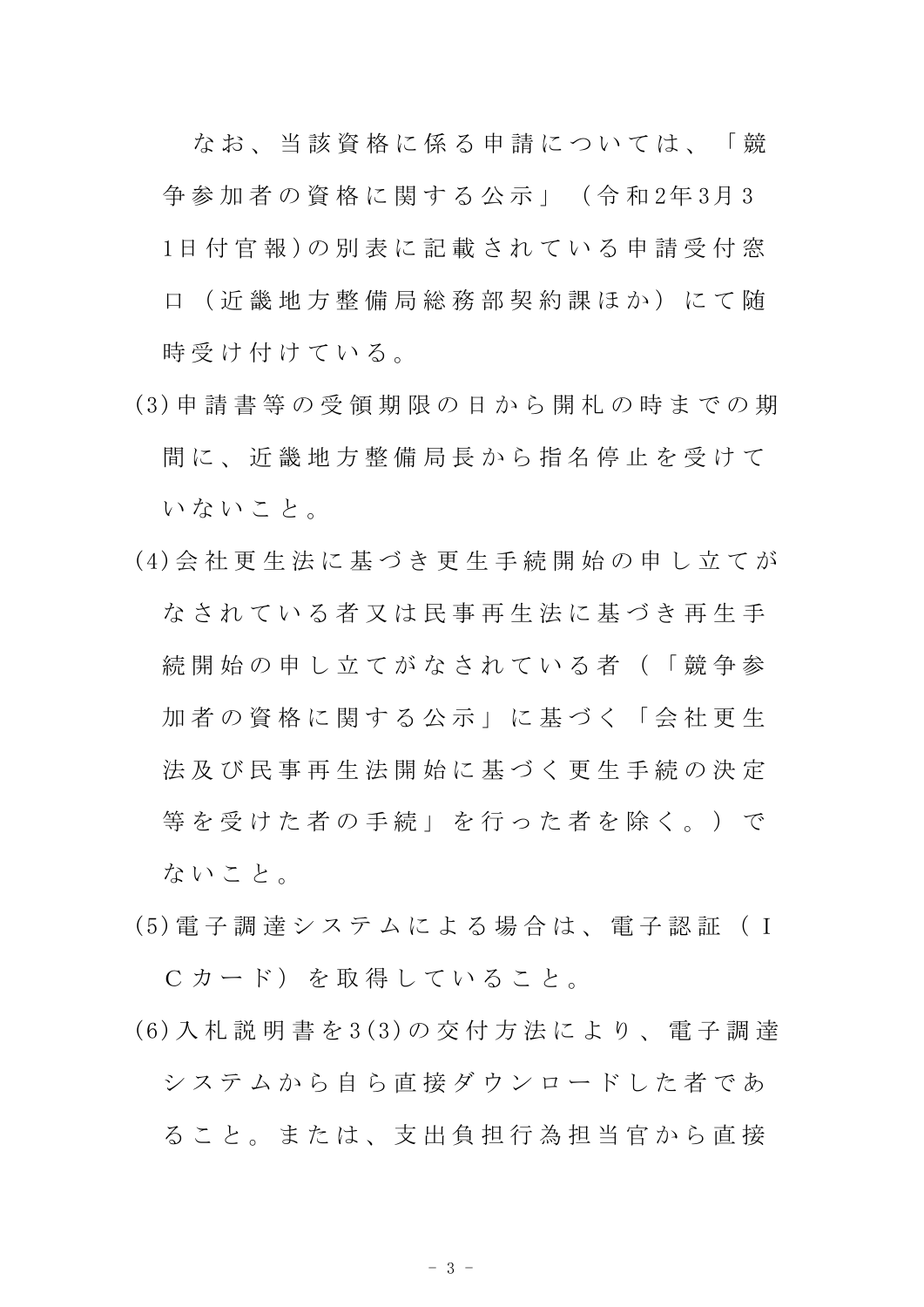交付を受けた者であること。

- (7)警 察 当 局 か ら 、 暴 力 団 員 が 実 質 的 に 経 営 を 支 配 する者又はこれに準ずる者として、国土交通省 が発注する業務等からの排除要請があり、当該 状態が継続しているものでないこと。
- (8)入 札 説 明 書 に 定 め る ソ フ ト ウ ェ ア 製 品 の 納 入 業 務 の 履 行 実 績 が あ り 、 実 績 が 確 認 出 来 る 資 料 を 提 出 し た 者 で あ る こ と 。
- 3 申 請 書 等 及 び 入 札 書 の 提 出 場 所 等
- (1)電 子 調 達 シ ス テ ム の U R L 、 入 札 書 の 提 出 場

所、契約条項を示す場所及び問い合わせ先

政 府 電 子 調 達 シ ス テ ム

https://www.geps.go.jp/

〒 540-8586 大 阪 府 大 阪 市 中 央 区 大 手 前 1 丁 目

5 番 44号 大 阪 合 同 庁 舎 第 1 号 館 8 階

国 土 交 通 省 近 畿 地 方 整 備 局 総 務 部 契 約 課

購 買 第 一 係 長 一 小 田 章 二 朗

TEL 06-6942-1141 (内線 2536)

(2)紙 入 札 方 式 に よ る 入 札 書 の 提 出 場 所 、 契 約 条 項 を 示 す 場 所 及 び 問 い 合 わ せ 先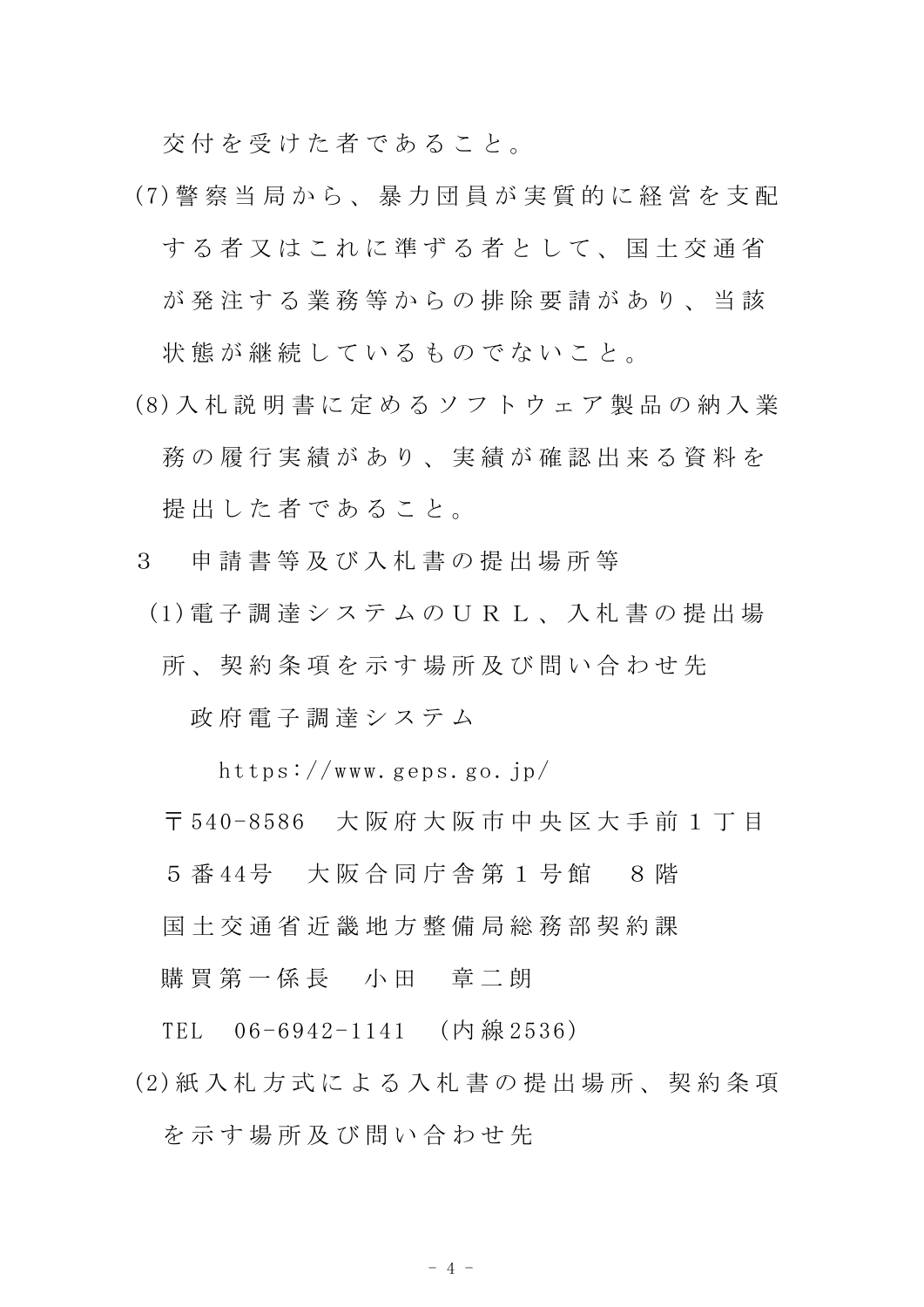上 記 3(1)の 問 い 合 わ せ 先 に 同 じ

(3)入 札 説 明 書 の 交 付 す る 場 所 及 び 方 法

電子調達システムにより交付する。(質問回 答等を、 電子調達システムの調達資料ダウンロ ード機能を用いて行うため、資料のダウンロー ド の 際 に 「 ダ ウ ン ロ ー ド し た 案 件 に つ い て 訂 正 ・ 取 消 が 行 わ れ た 際 に 更 新 通 知 メ ー ル の 配 信 を 希望する」にチェックを入れること。)

ただし、やむを得ない事由により、電子調達 シ ス テ ム に よ り 入 手 が 出 来 な い 場 合 は 、 支 出 負 担 行 為 担 当 官 か ら 直 接 交 付 を 行 う の で 、 上 記 3 (1)に 問 い 合 わ せ る こ と 。

(4)電 子 調 達 シ ス テ ム に よ る 入 札 書 類 デ ー タ ( 申 請 書 等 ) の 受 領 期 限 、 及 び 紙 入 札 方 式 に よ る 申 請 書 等 の 受 領 期 限

令 和 2 年 1 0 月 7 日 1 6 時 0 0 分 (5)電 子 調 達 シ ス テ ム に よ る 入 札 書 の 受 領 期 限 、 及

び 紙 入 札 ・ 郵 送 等 に よ る 入 札 書 の 受 領 期 限

令 和 2 年 1 1 月 1 0 日 1 6 時 0 0 分 (6)開 札 の 日 時 及 び 場 所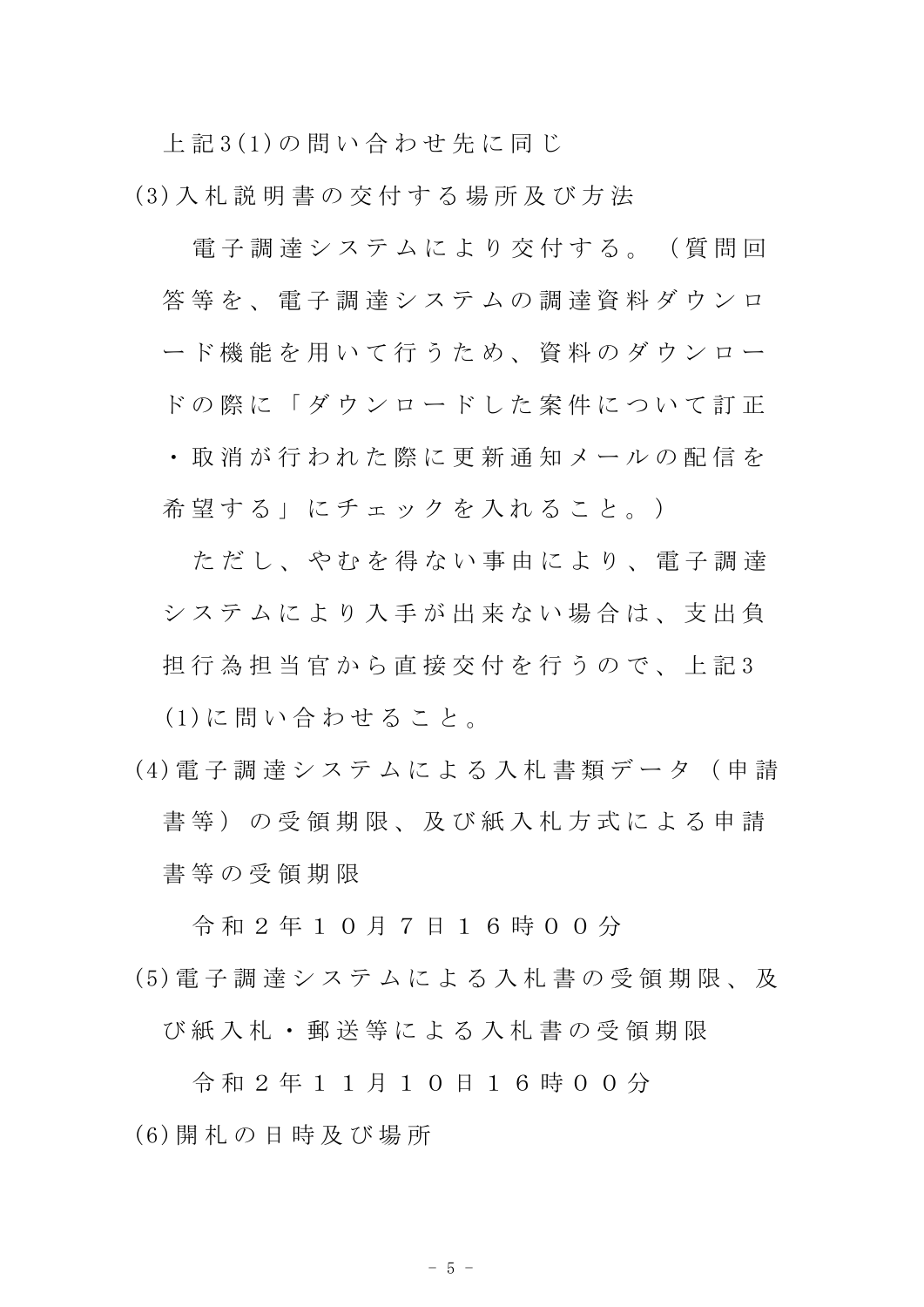令 和 2 年 1 1 月 1 1 日 1 1 時 0 0 分

国 十 交 通 省 近 畿 地 方 整 備 局 入 札 室 4 そ の 他

(1)契 約 手 続 に 使 用 す る 言 語 及 び 通 貨

日 本 語 及 び 日 本 国 通 貨

(2)入札 保 証 金 及 び 契 約 保 証 金 < < < 免 除

(3)入 札 者 に 要 求 さ れ る 事 項

① 電 子 調 達 シ ス テ ム に よ り 参 加 を 希 望 す る 者 は 、 上 記 3(4)の 受 領 期 限 ま で に 入 札 書 類 デ ー タ

( 申 請 書 等 ) を 上 記 3(1)に 示 す U R L よ り 、 電子調達システムを利用して提出しなければ ならない。

② 紙 入 札 方 式 に よ り 参 加 を 希 望 す る 者 は 上 記 3 (4)の 受 領 期 限 ま で に 必 要 な 申 請 書 等 を 上 記 3(2)に 示 す 場 所 に 提 出 し な け れ ば な ら な い 。

なお、1020いずれの場合も、開札日の前日 までの期間において必要な申請書等の内容に 関する支出負担行為担当官からの照会があっ

た 場 合 に は 、 説 明 し な け れ ば な ら な い 。 (4)入 札 の 無 効 競 争 に 参 加 す る 資 格 を 有 し な い 者 の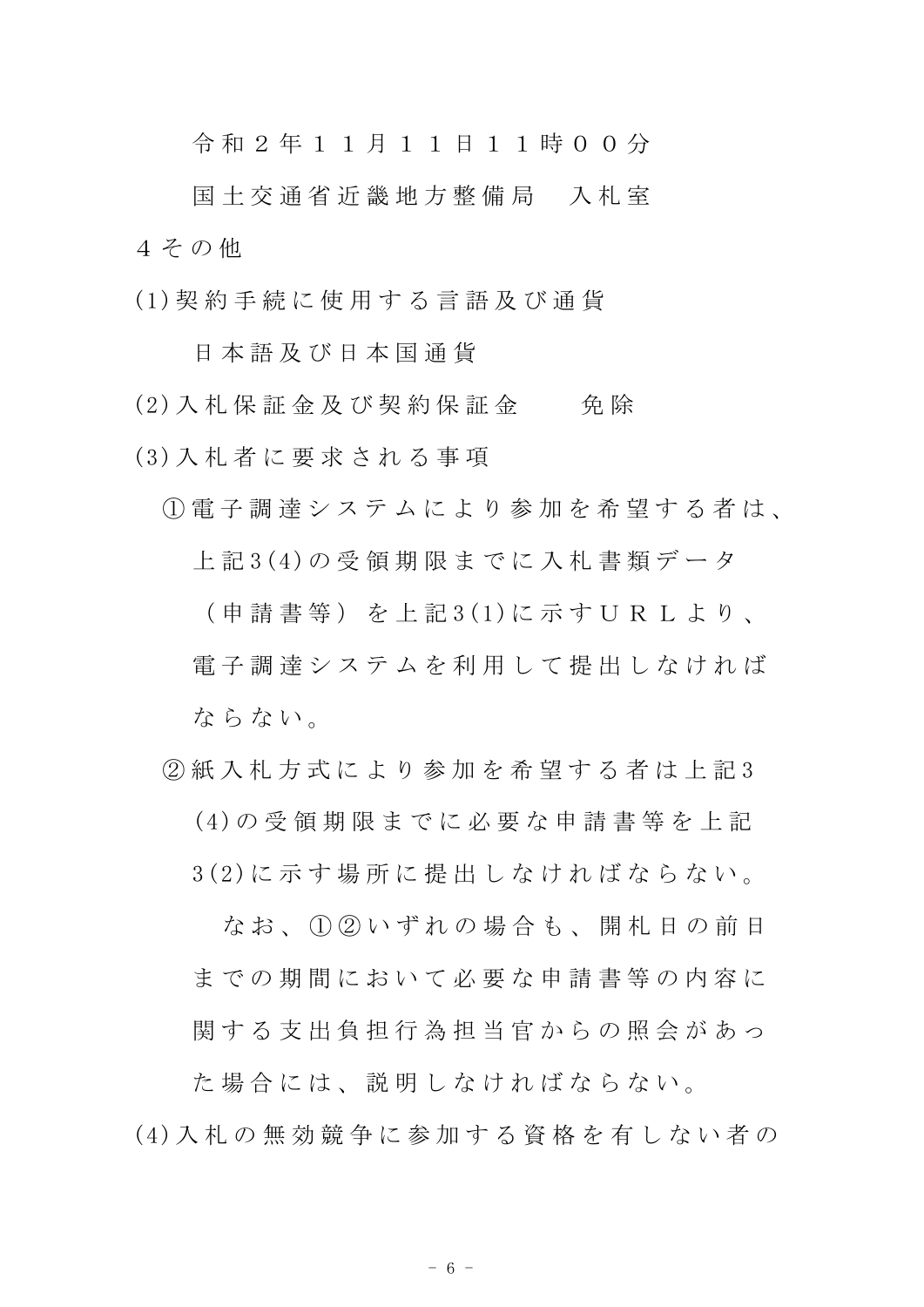した入札及び入札の条件に違反した入札は無効 と す る 。

- (5) 契 約 書 作 成 の 要 否 要
- (6)落 札 者 の 決 定 方 法 予 算 決 算 及 び 会 計 令 第 79条 の 規 定 に 基 づ い て 作 成 さ れ た 予 定 価 格 の 制 限 の 範 囲内で、最低価格をもって有効な入札を行った 者を落札者とする。

ただし、落札者となるべき者の入札価格によ っ て は 、 そ の 者 に よ り 当 該 契 約 の 内 容 に 適 合 し た 履 行 が な さ れ な い お そ れ が あ る と 認 め ら れ る とき、又はその者と契約を締結することが公正 な取引の秩序を乱すこととなるおそれがあって 著 しく 不 適 当 で あ る と 認 め ら れ る と き は 、 予 定 価格の制限の範囲内の価格をもって入札した他 の 者 の う ち 最 低 価 格 を も っ て 入 札 し た 者 を 落 札 者とすることがある。

- (7) 手続 き に お け る 交 渉 の 有 無 無
- (8)詳 細 は 入 札 説 明 書 に よ る 。
- 5 Summary
- (1) Official in charge of disbursement of t-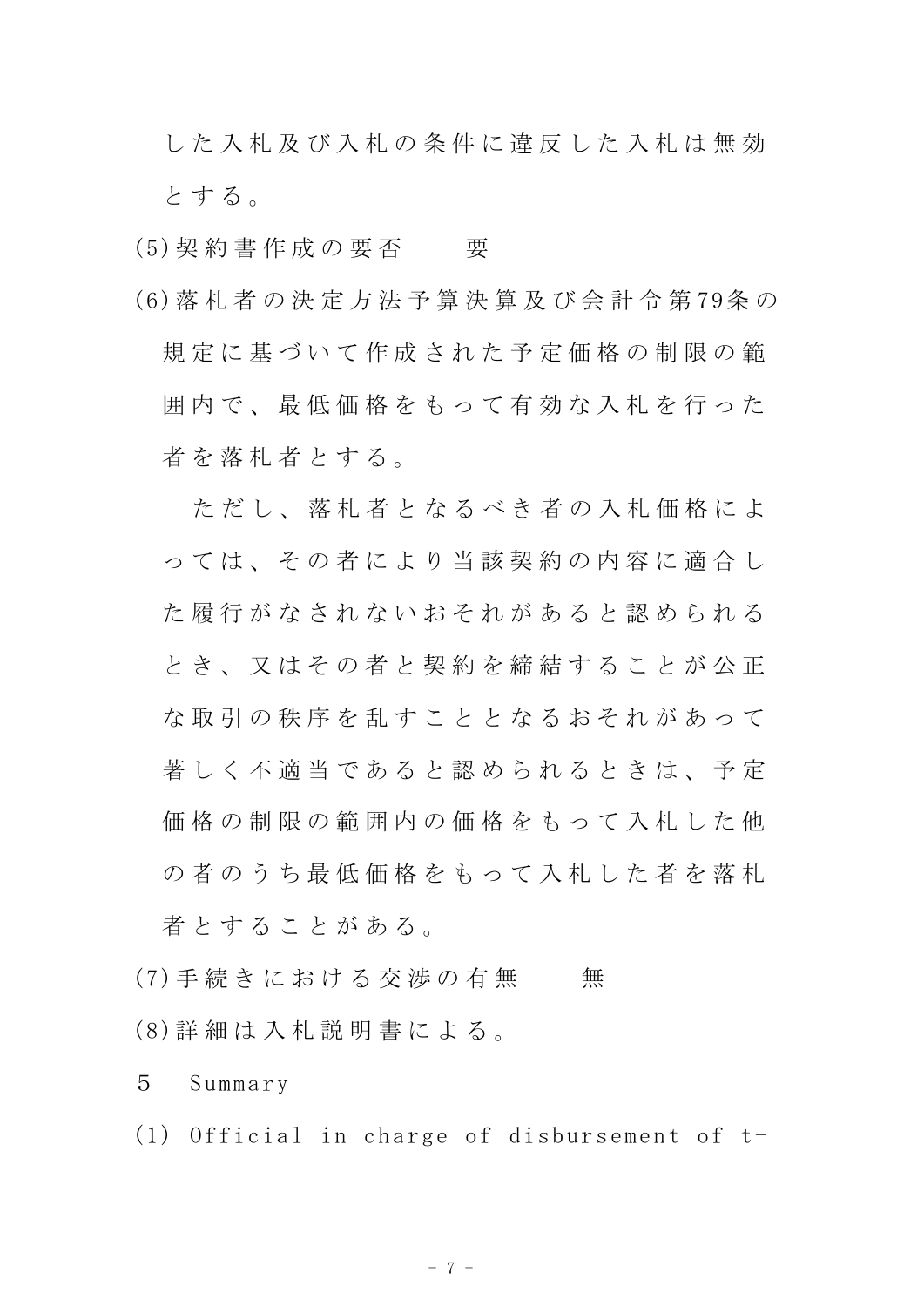he procuring entity: MIZOGUCHI Hiroki Director General of Kinki Regional Development Bureau.

- (2) Classification of the products to be procured: 27,71
- (3) Nature and quantity of the products to be manufactured or delivered: License of " work remotely software" ,1set.
- (4) Delivery period: 31 March, 2023.
- (5) Delivery place: 1-5-44, Otemae, Chuo-Ku, Osaka-Shi, Osaka-Fu.
- (6) Qualification for participating in the tendering procedures : Suppliers eligible for participating in the proposed tender are those who shall:
	- ① Not come under Article 70 and 71 of the Cabinet Order concerning the Budget, Auditing and Accounting.
	- ② Have "selling of products" in Kinki Area, in the fiscal year 2019/2020/2021 in

- 8 -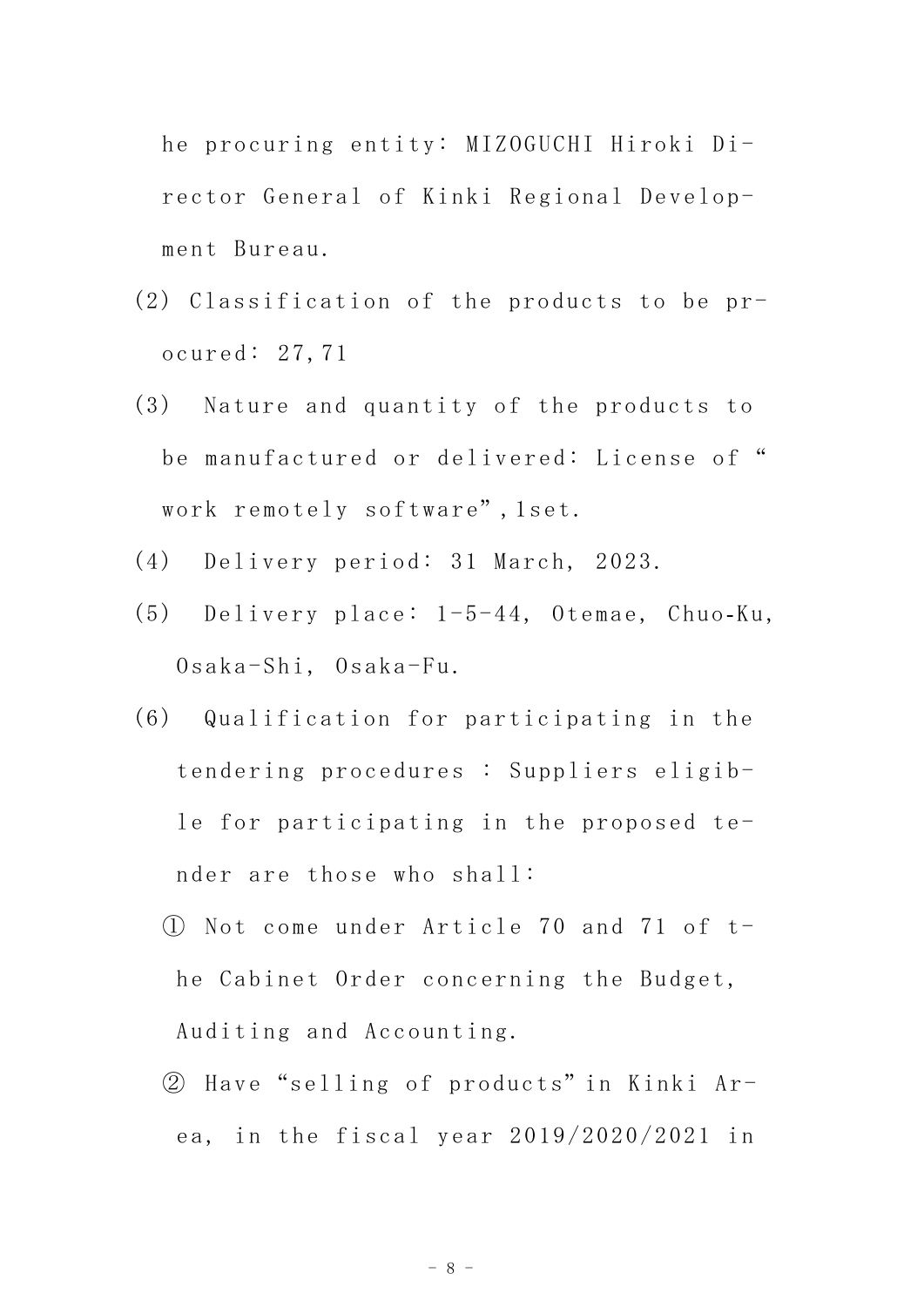terms of qualification for participating in tenders by Ministry of Land, Infrastructure Transport and Tourism (Single qualification for every ministry and age $ncy)$ .

- ③ Not be under suspension of nomination by Director-General of Kinki Regional Development Bureau from Time-limit for submission of certificate to Tender Opening.
- ④ Not be the stated person under the commencement of reorganization proceedings or under the beginning of rehabilitation proceedings(except for the person who has the procedure of reapplication under the notification of the competing participation qualification).
- ⑤ Acquire the electric certification in case of using the Electric Tendering system.

- 9 -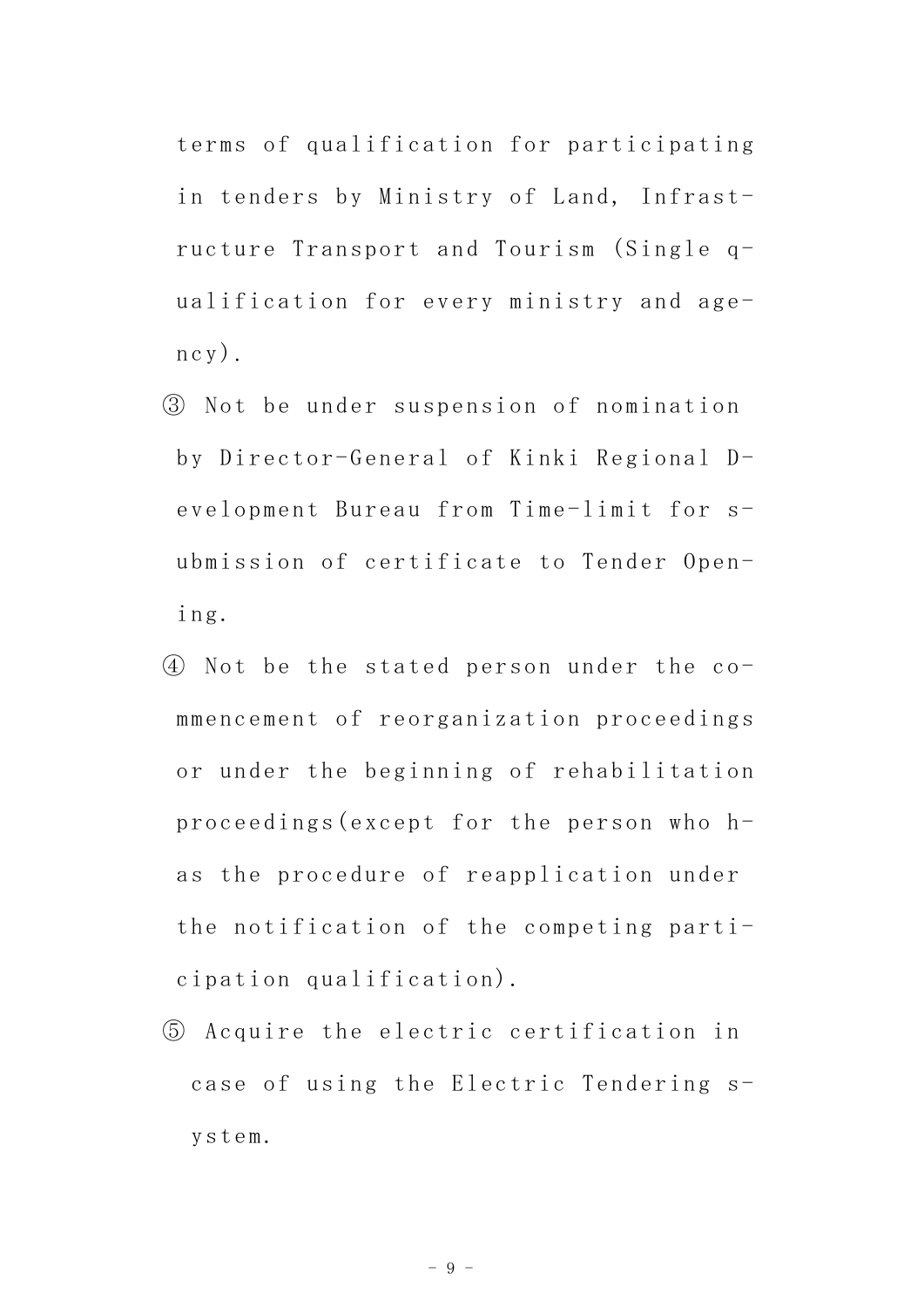https://www.geps.go.jp/

- ⑥ The person who obtained the tender manual from official in charge of disbursement of the procuring entity directory.
- ⑦ Not be the person that a gangster influence management substantially or the person who has exclusion request from Ministry of Land, Infrastructure, Transport and Tourism is continuing state concerned.
- ⑧ Have proven records to have actually manufactured or delivered the products stipulated in the tender manual.
- (7) Time-limit for submission of certificate: 16:00 7, October, 2020.
- (8) Time-limit for tender: 16:00 10, November, 2020.
- (9) Contact point for the notice : ODA Shojiro the first Purchase Section, Contr-